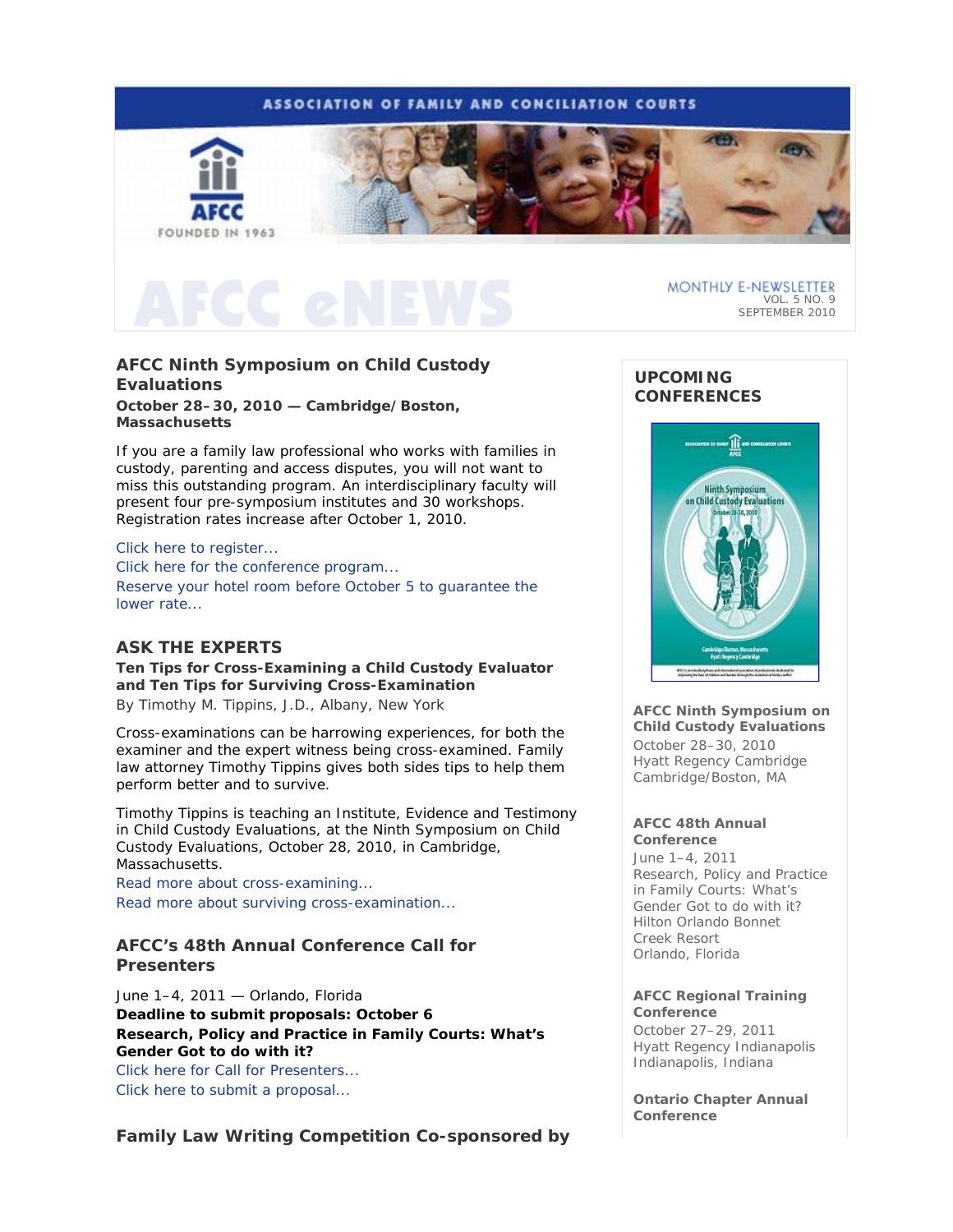# **Hofstra Law School and AFCC**

Hofstra Law School and the Association of Family and Conciliation Courts are sponsoring the annual Family Law Writing Competition to celebrate the establishment of Hofstra's LL.M. program in Family Law. The competition is run in cooperation with the editorial staff of *Family Court Review*, which is the academic and research journal of AFCC. *Family Court Review* is an interdisciplinary and international journal published quarterly by Wiley-Blackwell Publishing and in cooperation with The Center for Children, Families and the Law at Hofstra Law School. *Family Court Review* contributes to and facilitates discourse among the judicial, legal, mediation, mental health and social services communities.

Read more...

# **Domestic Violence Screening Protocols**

Courts around the world are recognizing that cases need to be screened for family violence to determine their suitability for mediation and other forms of alternative dispute resolution. Here are the screening tools that have been developed by the Office of Dispute Resolution, State Court Administrative Office of the Michigan Supreme Court and the Maryland Circuit Court. Click here for the Michigan Supreme Court's screening tool... Click here for the Maryland Circuit Court's screening tool...

*If you would like your court's screening tool to be shared with approximately 17,000 eNEWS readers, please send it electronically to LHunter@afccnet.org.*

### **Wiley Online Library**

On August 9, 2010, *Family Court Review* publisher, Wiley-Blackwell, launched its new online content platform, Wiley Online Library. You will notice a very new design and layout. Wiley Online Library was developed to provide a richer and more efficient user experience. Read more...

# **FCR Issues Available Online**

The *Family Court Review* July 2010 Special Issue, *The Fifth World Congress on Family Law and The Rights of Children and Youth,* is available online for free*,* thanks to *FCR* publisher Wiley-Blackwell*.* In addition, the October 2010 issue of *FCR* is now available online for AFCC members, who can log in to the member center of the AFCC website and read the entire journal, a special issue on the topic *Ensuring Access to Justice for Self-Represented Litigants*.

Read the July 2010 issue...

AFCC members log in to read the October 2010 *FCR*...

# **Advanced Issues in Child Custody: The Child's Perspective**

**September 30–October 1, 2010 — Kansas City, Missouri** 

AFCC, in collaboration with the Missouri Chapter of AFCC and the University of Missouri at Kansas City School of Law, is presenting a two-day advanced training program on child custody. Mindy F. Mitnick, Ed.M., M.A. will focus on strategies for improving your

October 14–15, 2010 *The Future of Family Law*  University of Toronto Residences Toronto, Canada More information...

#### **Texas Chapter Annual Conference**

October 15–16, 2010 *Children Caught in the Conflict: A Multidisciplinary Perspective* Houston, Texas More information...

## **UPCOMING AFCC TRAININGS**

### **Advanced Issues in Child Custody: The Child's Perspective**  *Mindy F. Mitnick, Ed.M., M.A.*  Sept. 30–Oct. 1, 2010 Kansas City, Missouri More information...

### **Parenting Coordination: Working with High Conflict Families**

*Robin M. Deutsch, Ph.D.* December 6–7, 2010 Baltimore, Maryland

# **Parenting Coordination:**

**Advanced Practice Issues**  *Matthew J. Sullivan, Ph.D.* December 8–9, 2010 Baltimore, Maryland

#### **Advanced Parenting Coordination Practice: Working with Parents and Children**

*Joan B. Kelly, Ph.D.* February 1–2, 2011 Tampa, Florida

### **Intractable Issues in Child Custody Disputes**

*Mindy F. Mitnick, Ed.M., M.A.* February 3–4, 2011 Tampa, Florida

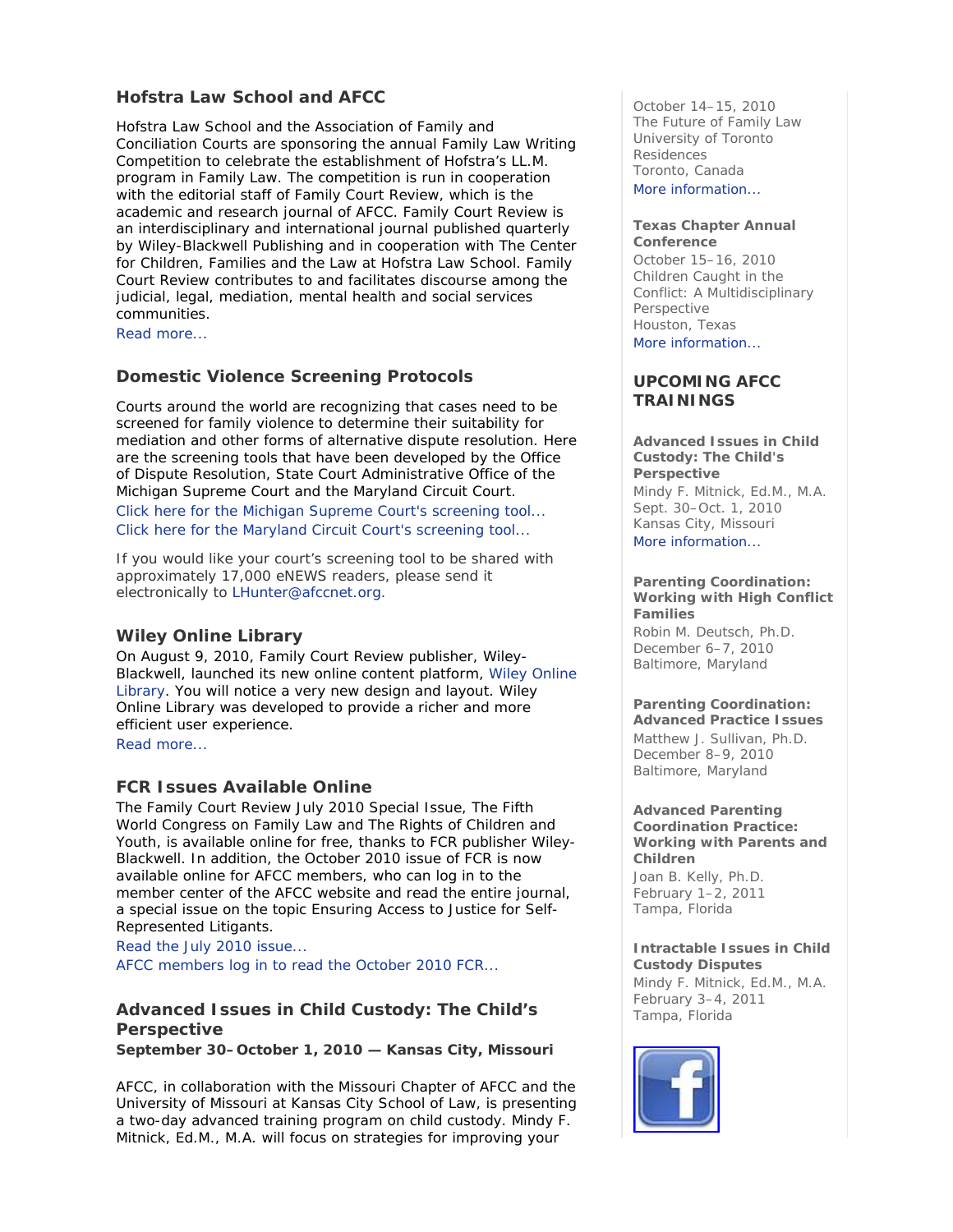ability to understand and present the voice of the child to parents and to professionals working with families living apart. More information...

# **Treasures on the AFCC Website**

It's back to school time for educators having to deal with many children from separated and divorced homes. Friends and colleagues who are educators, or work with educators, should know about *An Educator's Guide: Interacting with Separating, Divorcing, Never-Married Parents and Their Children*. Educators are in a unique position to help the children navigate and deal with some of the challenges these situations engender, and this guide can help them do just that. Read more...

**AFCC Member News** 

**Tobias Desjardins**, AFCC member from Hemet, California, has written a book: *A New Way to Win: How to Resolve Your Child Custody Dispute Without Giving Up, Giving In or Going Broke* and has launched a website www.peacefulsharedcustody.com.

**Perri E. Mayes**, AFCC member from Milwaukee, Wisconsin, has been elected President-elect of the Association for Conflict Resolution (ACR), an international professional association.

**Phil Stahl**, AFCC member from Queen Creek, Arizona, has written a new book: *Conducting Child Custody Evaluations— From Basic to Complex Issues*.

**Janet Walker**, AFCC member from Newcastle Upon Tyne, United Kingdom, was awarded an OBE (Officer of the Order of the British Empire) by the Queen in the New Year Honours list last January and went to Buckingham Palace to be invested by Prince Charles on July 9.

Read more about these AFCC members...

### **Drops From Down Under**

Tidbits of family law news from Australia about physical punishment, same-sex adoption and early intervention with dysfunctional parents. Read more...

**Family Law in the News Boseman Custody Case Could Set Same-sex Adoption Precedent** 

*Courtesy of Joe Mauceri, wwaytv3.com*

A state senator's custody battle could decide the future of samesex adoption in North Carolina. In 2002, Sen. Julia Boseman's then partner Melissa Jarrell gave birth to a son. Three years later Boseman became the boy's second legal parent. Read more...

Follow AFCC on Facebook! Click here...

# **JOIN AFCC**

Are you a member?

Join or Renew...

AFCC offers member benefits that promote excellence in practice. View member benefits...

# **ABOUT AFCC eNEWS**

*AFCC eNEWS* is a monthly enewsletter published by the Association of Family and Conciliation Courts (AFCC). *AFCC eNEWS* provides professionals with time sensitive and up-to-date topics including practice tips, research innovations and international news. Readers are welcome to forward this e-newsletter to interested colleagues.

AFCC eNEWS archive...

#### **Website Version:**

If you are having trouble viewing this email correctly, please view the website version by clicking here.

**Editor:**  Leslye Hunter editor@afccnet.org

AFCC welcomes your comments, questions or feedback. Please email the editor by clicking here.

# **EMAIL UPDATE**

Subscribe, Unsubscribe or Update Your Email Address AFCC will never share, distribute or publicize your email address.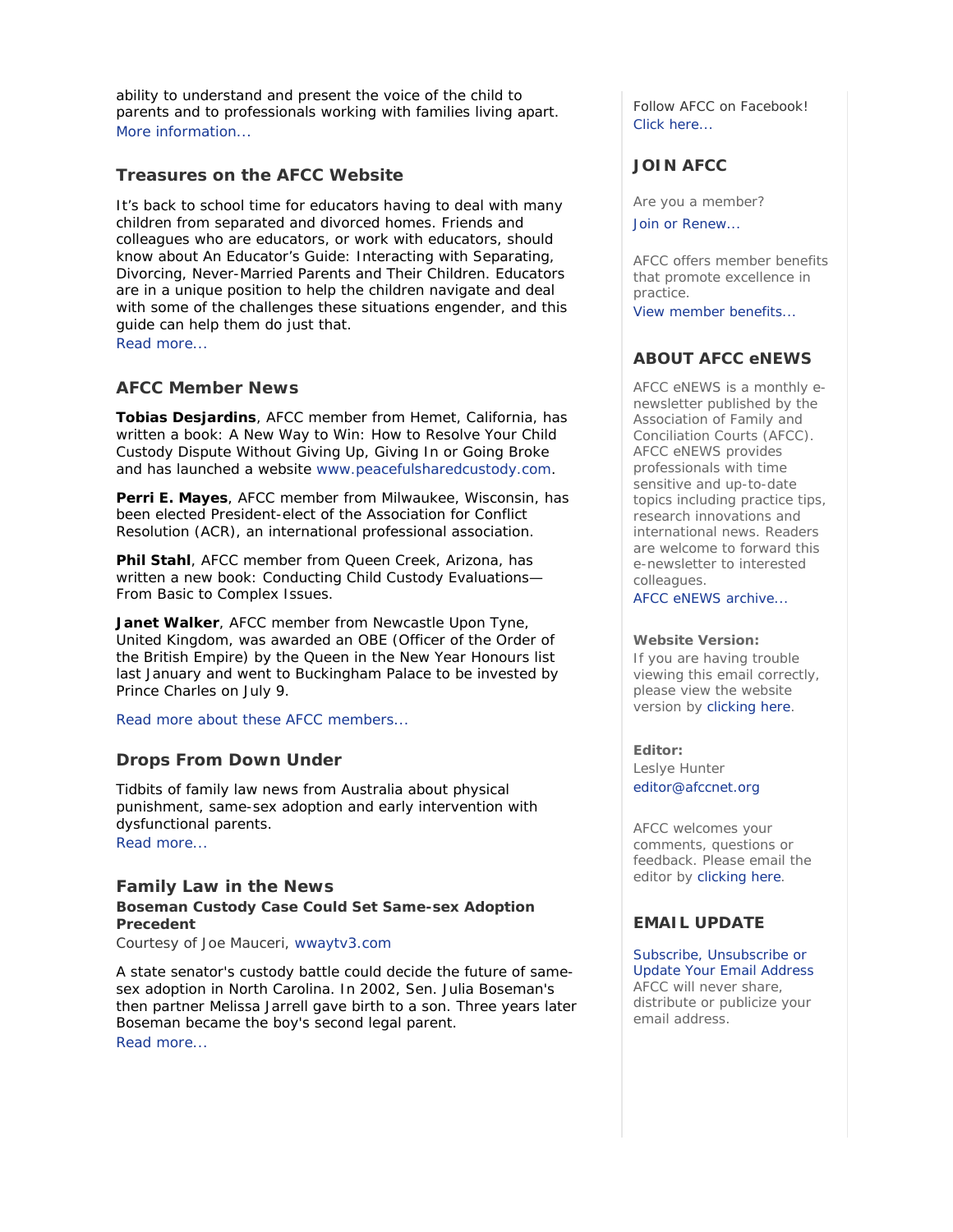

Professionals dedicated to improving the lives of children and families through the resolution of family conflict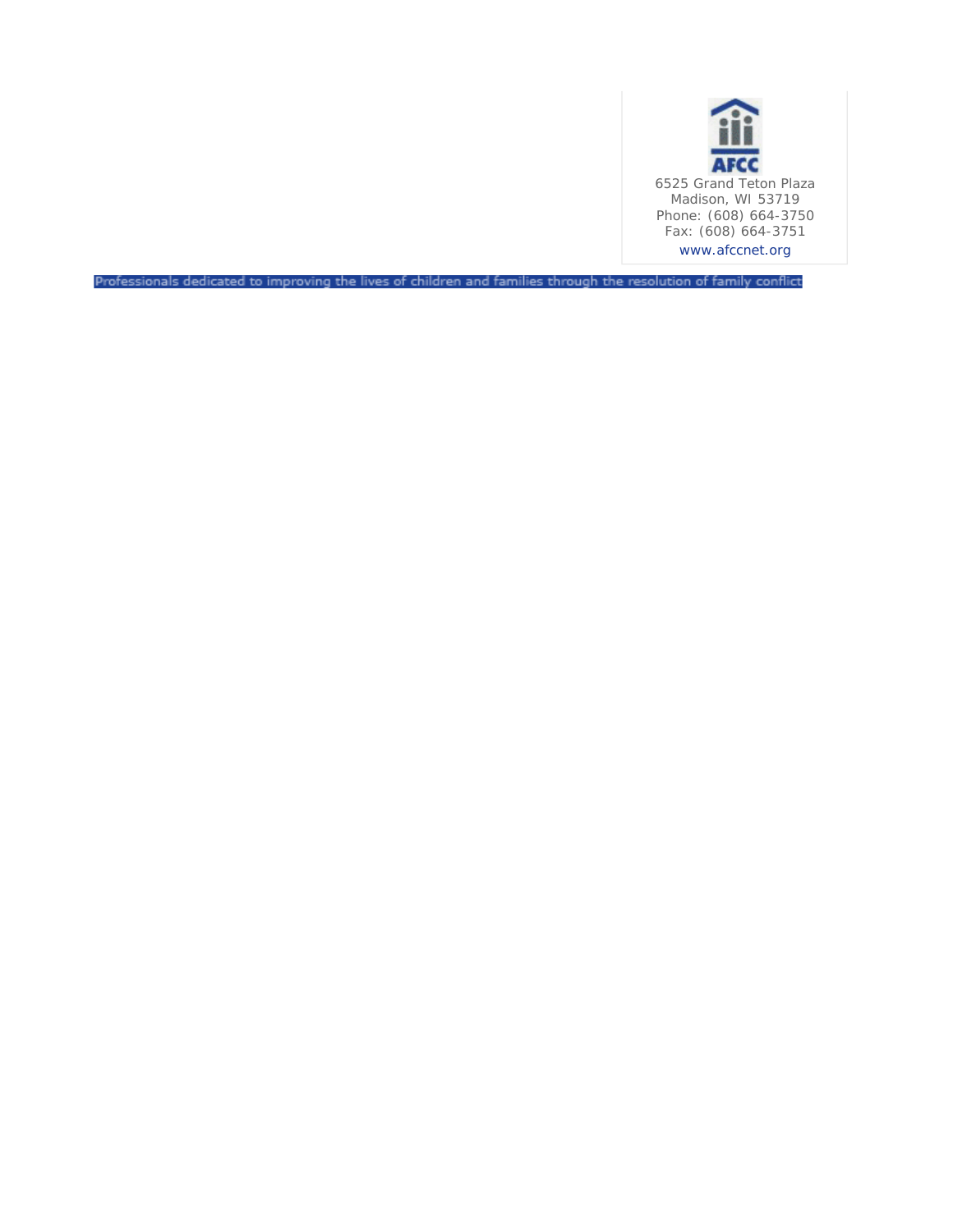



**Wiley Online Library**

## **Family Court Review**

- **AFCC Conference Audio**
- **AFCC News**
- **Member Directory**
- **Member Resources**
- **Chapter Resources**
- **AFCC HOME**



On August 9, 2010, *Family Court Review's* publisher, Wiley-Blackwell launched its new online content platform, Wiley Online Library. Wiley Online Library replaces Wiley InterScience, which had previously hosted all *FCR* content back to the first volume. All issues of *FCR* are still available electronically to AFCC members via the secure members' login section on the AFCC website.

Wiley Online Library has a new design and layout and was developed to provide a richer and more efficient user experience. Readers can navigate tables of contents via dropdown menus (jumping from Review Essays to Student Notes, for example) and view articles in either PDF or HTML formats. Full author information, links to articles citing articles in *FCR*, and links to other articles published by *FCR* authors are also available. Additionally, *FCR* will have the option to include datasets, links to podcasts and audio files, and other types of supporting article information.

AFCC members are encouraged to sign up for *FCR* tables of contents alerts using the "Get New Content Alerts" link on the *FCR* page. Those previously signed up for alerts via Wiley InterScience will have them carried over to the new platform. Please visit

http://olabout.wiley.com/WileyCDA/Section/id-390001.html for additional information about Wiley Online Library.

6525 Grand Teton Plaza, Madison, WI 53719 Phone 608.664.3750 Fax 608.664.3751 afcc@afccnet.org www.afccnet.org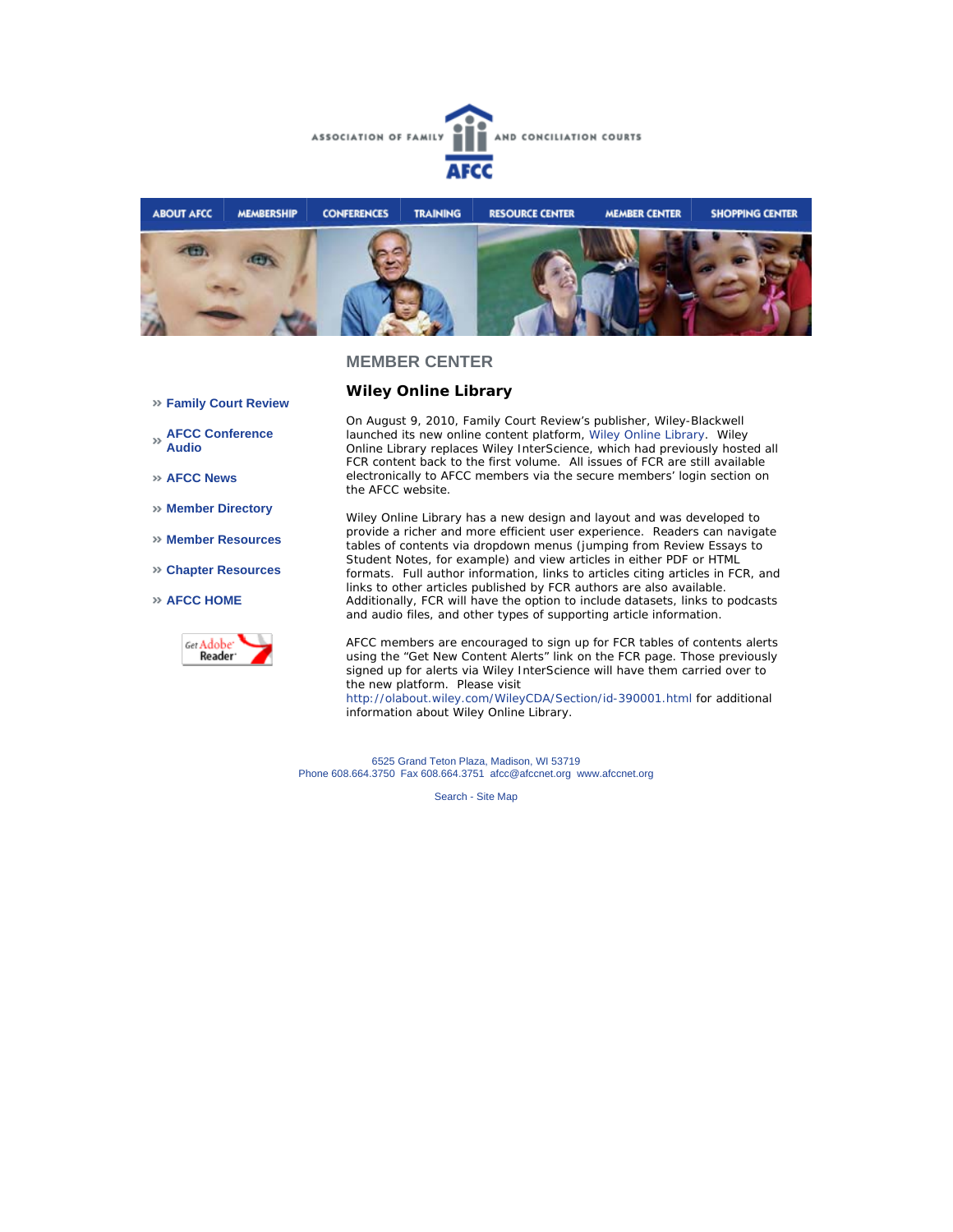



**AFCC Member News** 

- **Family Court Review**
- **AFCC Conference Audio**
- **AFCC News**
- **Member Directory**
- **Member Resources**
- **Chapter Resources**
- **AFCC HOME**



**Tobias Desjardins**, AFCC member from Hemet, California, has written a book: *A New Way to Win: How to Resolve Your Child Custody Dispute Without Giving Up, Giving In or Going Broke*, designed to help parents who want to avoid getting into a custody dispute. He has also launched a website, www.peacefulsharedcustody.com, described as a comprehensive site that leads parents who are struggling through separation and divorce to new, peaceful solutions.

**Perri E. Mayes**, AFCC member from Milwaukee, Wisconsin, has been elected President-elect of the Association for Conflict Resolution (ACR), an international professional association. Ms. Mayes mediates in a variety of arenas including divorce and parenting plans, domestic partnership dissolutions, elder issues, workplace disputes, juvenile cases, civil court matters and community conflicts. She is a former mediation program coordinator in family and juvenile courts, and is a past president of the Wisconsin Association of Mediators.

**Phil Stahl**, AFCC member from Queen Creek, Arizona and former AFCC Board member, has written a new book: *Conducting Child Custody Evaluations—From Basic to Complex Issues.* This is Dr. Stahl's fourth book in the field of custody and divorce and reflects the latest practical and ethical information and recent changes in the field.



**Janet Walker**, AFCC member from Newcastle Upon Tyne, United Kingdom and former AFCC Board member, was awarded an OBE (Officer of the Order of the British Empire) by the Queen in the New Year Honours list last January and went to Buckingham Palace to be invested by Prince Charles on July 9. The OBE was awarded for Professor Walker's work as a member and Deputy Chair of the Social Security Advisory Commission.

6525 Grand Teton Plaza, Madison, WI 53719 Phone 608.664.3750 Fax 608.664.3751 afcc@afccnet.org www.afccnet.org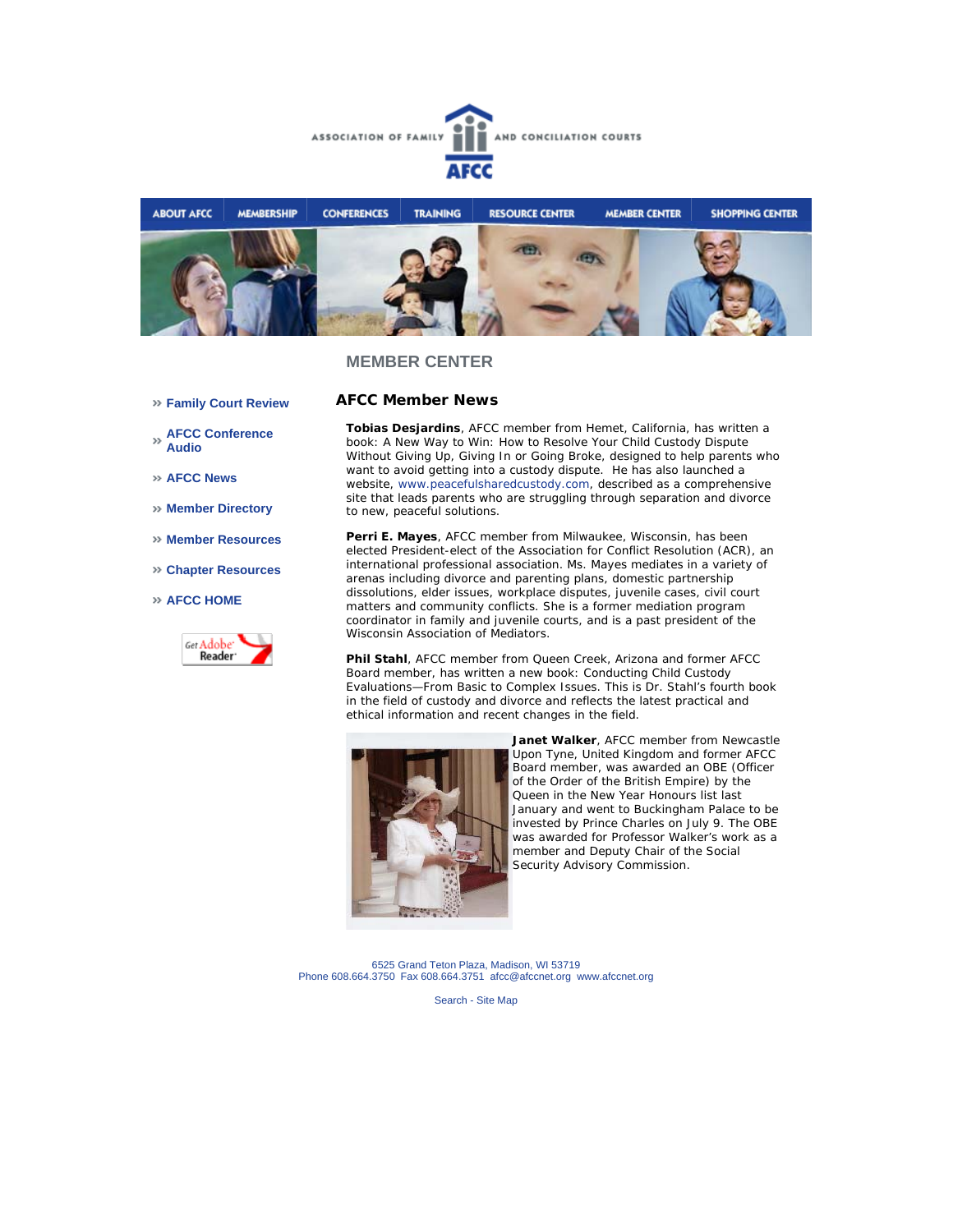



- **Family Court Review**
- **AFCC Conference Audio**
- **AFCC News**
- **Member Directory**
- **Member Resources**
- **Chapter Resources**
- **AFCC HOME**



**Drops from Down Under**

*By Hon. Graham Mullane (ret.), LL.M., MJS, Newcastle, NSW, Australia*

#### **Physical Punishment**

A book titled *Physical Punishment in Childhood: the Rights of the Child*, published by Wiley-Blackwell, was launched in May by Hon. Alastair Nicholson, former AFCC President and former Chief Justice of the Family Court of Australia. It was written by Dr. Bernadette Saunders and Prof. Chris Goddard of Child Abuse Prevention Research Australia at Monash University. The book reviews the wide spectrum of views on the topic and advocates that children should have the same legal protections from assaults as do adults. In launching the book, Alastair Nicholson called for such a law reform in Australia and said it has been very successful in New Zealand and many other countries.

#### **Same-Sex Adoption**

The Greens introduced legislation in the South Australian Parliament in June to bring the State into line with other states by permitting same-sex couples to adopt and prohibiting discrimination against such couples. A week later the NSW Premier announced that a bill introduced by an independent Member of Parliament will be debated in August. The bill will make same-sex couples eligible to adopt. The Premier said that it will be a "conscience vote," i.e., members will not be required to adhere to any party policy in the debate and vote.

#### **Dysfunctional Parenting**

In the federal election campaign in August, the Attorney General (AG) announced that, if re-elected, the Labor Government will introduce legislation to deal with dysfunctional parents much earlier than at present. The proposal is to give Family Relationship Centres power to require parents with serious personal problems such as addictions, mental illness, behavioural problems or personality disorders to undergo treatment. He referred to the Family Court's extensive use of orders for such parents to participate in programs and other treatment and said that such steps should occur much earlier in the process. The AG said that the Government sees the changes as part of a plan intended to "gear the whole system up to look at the opportunity for positive intervention in the parent's life." He said that otherwise the children would be destined to "a pretty dysfunctional relationship" with one or both parents.

6525 Grand Teton Plaza, Madison, WI 53719 Phone 608.664.3750 Fax 608.664.3751 afcc@afccnet.org www.afccnet.org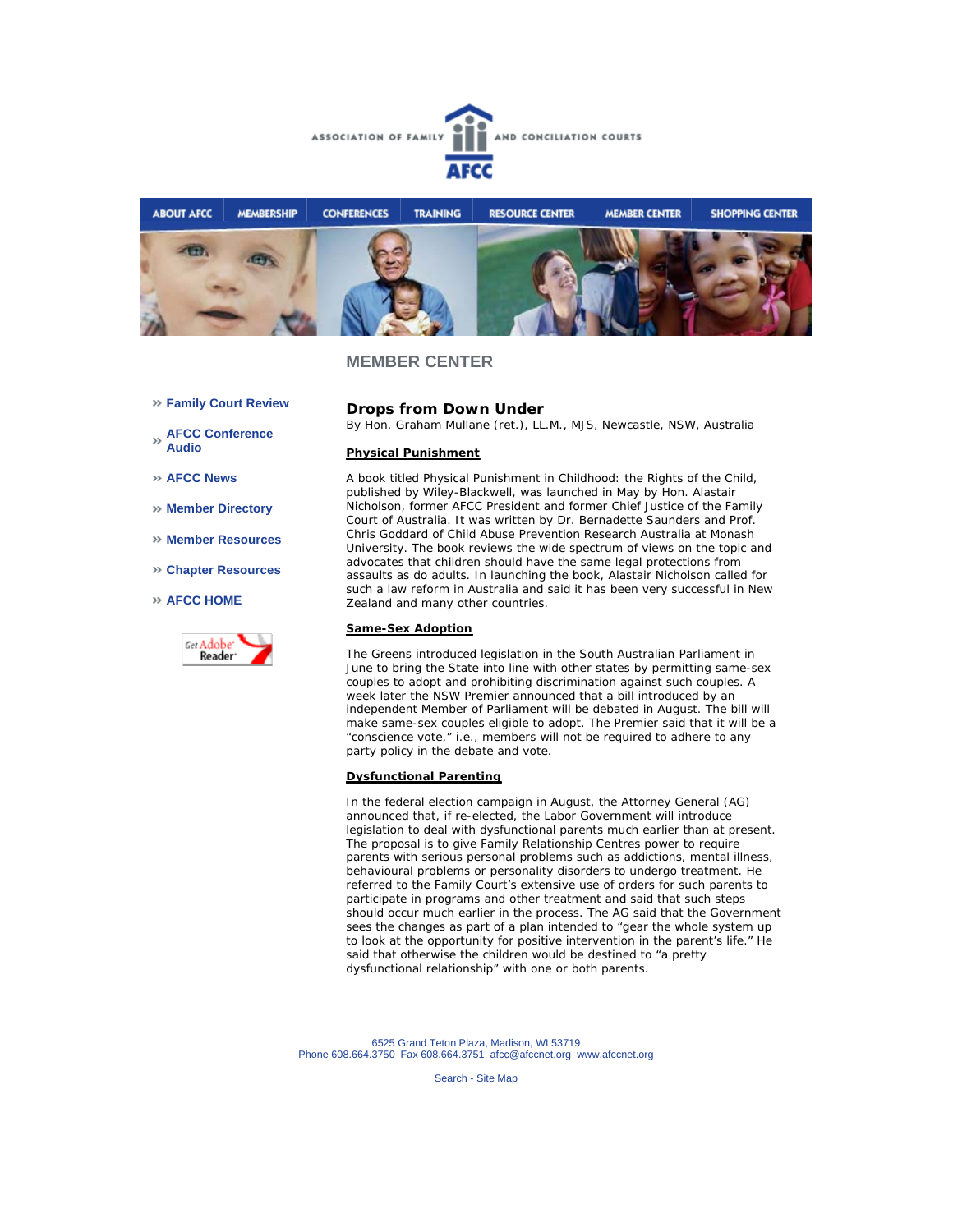



### **ASK THE EXPERTS**

**Ten Tips for Surviving Cross-Examination** *By Timothy M. Tippins, Albany, New York* 

#### **1. Do a good job—right from the start**

Contrary to what many seem to think, effective cross-examination has nothing to do with "trick" questions. An effective cross capitalizes on mistakes that the expert has made long before coming to court. Failure to conform methodology to professional guidelines, failure to anchor inferences in the published research, and failure to safeguard against bias through exploration of multiple hypotheses are just a few of the recurring weaknesses observed in the evaluation and report process. These are deficiencies that need to be avoided as part of the evaluation process. Once they have occurred, the "facts are frozen," the witness is vulnerable, and embarrassment is likely. Therefore, your most important safeguard against embarrassment begins long before you ever go to court by avoiding such mistakes. Start thinking about cross-examination at the very outset of your evaluation process and keep thinking about it with every step you take. "How can I defend this if challenged?" is a question you should ask yourself at every turn in the process.

#### **2. Tell the truth**

Obviously and thankfully, outright perjury by custody evaluators is relatively rare. But there is more to "telling the whole truth" than simply not lying outright. This can include overreaching the data, trying to evade direct questions, rather than acknowledging weaknesses and, perhaps most prevalent, refusing to utter the three most dreaded words of all: "I don't know." There ought to be no embarrassment is saying those words, particularly when you can honestly say: "I don't know because the empirical research of my discipline does not have the answer to that question."

#### **3. Be open to new information**

Cross-examiners are entitled to ask you to assume certain facts hypothetically. So long as the premises are taken from record evidence, such questions are proper. It may be that you never heard these assumed facts before. Even if that is the case, do not fight the premises in the hypothetical. Assuming that no objection to the question has been made and sustained, you are required to answer. Quarreling with the premises of the question is beyond your role as a witness; doing so makes you appear argumentative or evasive and it detracts from your credibility. Importantly, don't be so wedded to your conclusions that you refuse to consider new facts that logically would or could change your conclusion.

#### **4. Know the weaknesses in your analysis**

Few evaluations are "perfect," assuming we could even define what "perfect" means. It is not unusual that the information supporting the conclusions is weak or that the research supporting the inference is controversial. Thinking through these problems, recognizing them in advance, avoiding the overreach in the first instances, and knowing the contrary literature are essential if you are to be ready and able to confront these challenges under cross-examination.

- **Family Court Review**
- **AFCC Conference Audio**
- **AFCC News**
- **Member Directory**
- **Member Resources**
- **Chapter Resources**

#### **AFCC HOME**

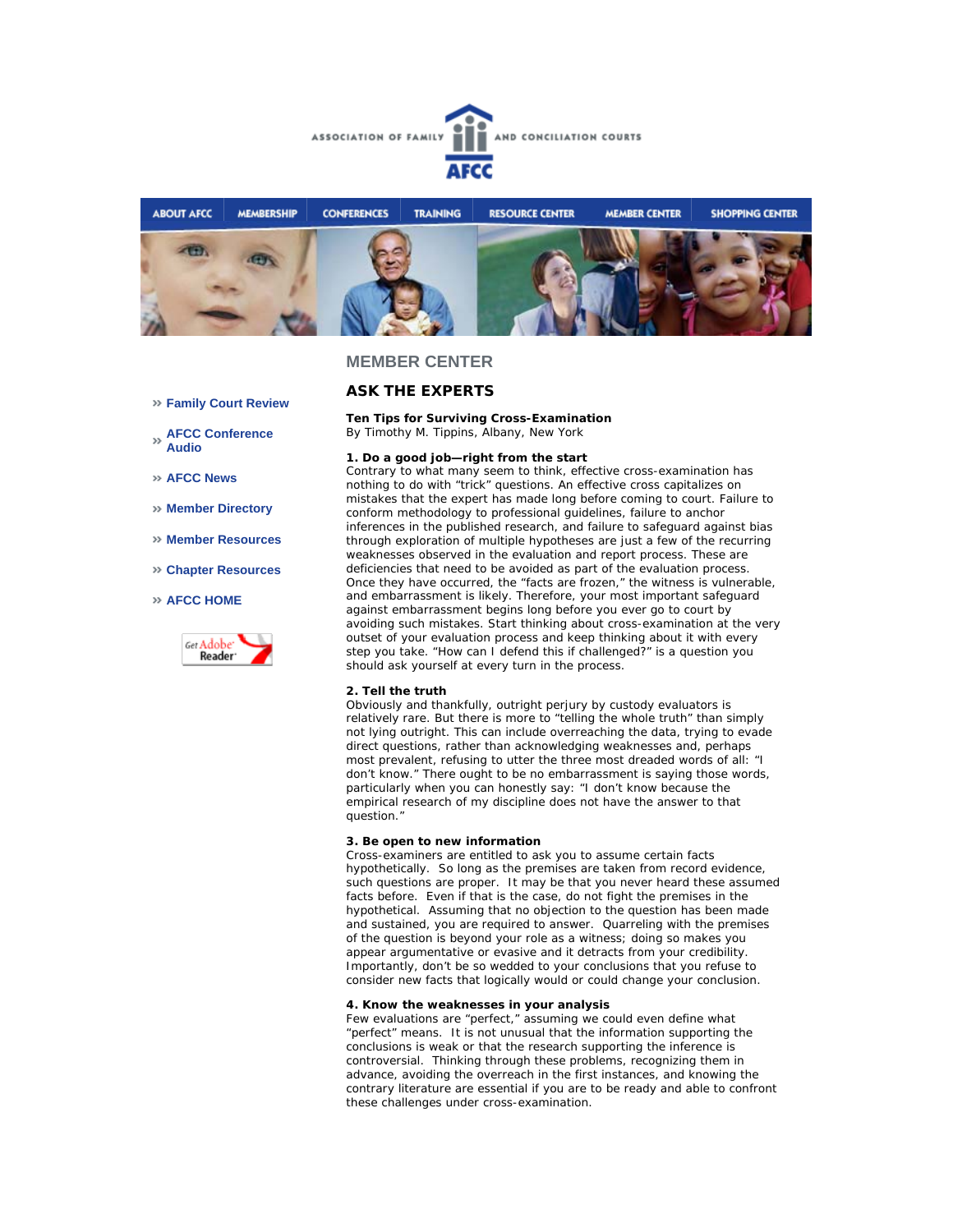#### **5. Anchor your inferences**

Given what has been said above, probably the most valuable step an evaluator can take to survive cross-examination—and the step that in the writer's experience is most often overlooked—is to read and apply the empirical research of the behavioral science discipline. If the evaluator wants to say that parenting behavior A causes child behavior B, he or she should be able to point to the empirical research that demonstrates that to be true demonstrable knowledge, as opposed to untested theory or subjective belief. In sum, before forming your conclusions and putting them in your report, go to the library.

#### **6. Bring your entire file to court**

Whether or not you receive a *Subpoena Duces Tecum*, bring your entire file to court. Be sure to bring all notes, testing materials, drawings that may have been made, tapes, transcripts, and anything else that you received in the course of your evaluation. Remember, you must preserve everything precisely so they can be made available at the time of testimony. Also bring all of your time sheets and invoices to support whatever you have charged for your services in the event that becomes an issue.

#### **7. Organize everything in your file**

If you have to fumble around every time a document is requested you will be perceived as disorganized and less than careful. The argument can be made that you were no more careful in forming your conclusions. Review your file and organize it in a way that allows you to retrieve what you need with dispatch.

#### **8. Approach the task with humility**

Understand that every word that you utter—in your report or in your testimony—has the potential to alter the lives of the litigants profoundly. Any error that may underlie your conclusions is one that you may soon forget but which may alter the trajectory of the lives of those you are evaluating.

#### **9. Don't fight the process**

Experienced cross-examiners will largely hold you to "yes" or "no" answers. They are entitled to do so under the rules. Don't fight the process. If you can't answer yes or no then simply say that. Don't try to evade or avoid the question, or sneak in damaging speeches that are not responsive. Such tactics only make you appear to be a partisan and detract from your credibility.

#### **10. Protect your credibility**

The best way to do this is to protect your integrity right from the jump. This may be more of a challenge when you are functioning in the role of testimonial expert for one side rather than as a court-appointed evaluator. Not all attorneys are as scrupulous as they should be and may want you to "stretch" to give them what they feel they need in the case. Don't. Also, make sure your fees are reasonable relative to the time required by your assignment. If the payments you have received are inordinate to the task, it may appear that you are selling something more than your time.

6525 Grand Teton Plaza, Madison, WI 53719 Phone 608.664.3750 Fax 608.664.3751 afcc@afccnet.org www.afccnet.org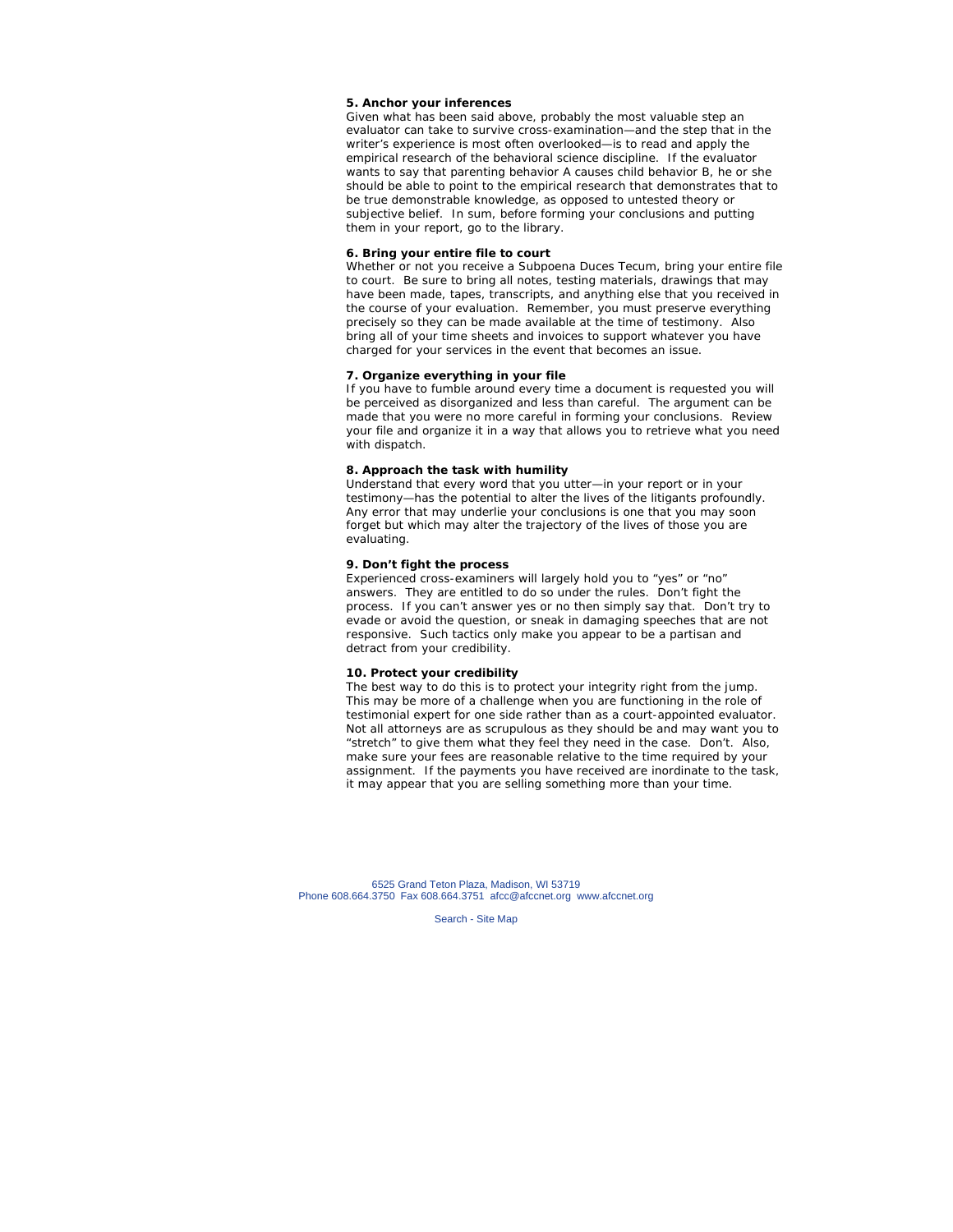



## **ASK THE EXPERTS**

**Ten Tips for Cross-Examining a Child Custody Evaluator**\* *By Timothy M. Tippins, Albany, New York* 

#### **1. Ask only leading questions**

By using leading questions—and only leading questions—you can limit the possible answers to "yes" or "no" (or "I can't answer") and thereby limit the witness's ability to deflect or divert or, worse yet, give a speech that hurts your case. You limit the damage the witness can do with the answer. Leave "who," "what," "when," "where" and "how" questions to your direct examinations.

#### **2. Never allow the witness to explain**

This limits the witness's ability to volunteer damaging information or opinions.

#### **3. Use "tie-down" questions to close all the doors before asking the payoff question**

Your objective is to "force" the witness to answer the ultimate question in your sequence in a particular way. You need to close off all avenues of escape or diversion before reaching the payoff.

#### **4. Know as much or more than the expert**

Do not attempt to cross-examine an expert witness unless you know as much as or more about the witness's discipline than does the witness—or at least the slice of that discipline that is relevant to the case. How do you do this? The same way you (presumably) got through law school: study, study, study. You must read the literature of the expert's discipline. Where resources permit, engage an expert as a trial consultant to give you a crash course on what you need to know and to help you construct your cross-examination.

### **5. Educate and persuade**

You must keep in mind that the overall purpose of your cross-examination is to educate the fact-finder as to those elements that are favorable to your side of the case and to persuade the fact-finder that those elements compel the conclusion that your client should prevail. Thus, if a question or a line of questioning does not contribute to these objectives, then you must ask yourself whether you really want to use that particular material.

#### **6. Keep your eye on the fact-finder**

In the communications field there is a concept known as audience analysis. You need to keep your eye on the fact-finder as you cross-examine to gauge the impact. Be prepared to abandon a line of questioning if it is not having the desired effect on the court. Remember, as they say in show business, "If they ain't laughing, it ain't funny!"

#### **7. Start strong, end strong**

There are a couple of more well-entrenched principles of communication that the cross-examiner should keep in mind. These are the principles of primacy and recency. Research suggests that when the mind is exposed to a sequence of data, greatest weight is placed on what is heard first and what is heard last. So, decide which of your points are the strongest and position them first and last in your cross, sandwiching less important lines of questions in between.

- **Family Court Review**
- **AFCC Conference Audio**
- **AFCC News**
- **Member Directory**
- **Member Resources**
- **Chapter Resources**

#### **AFCC HOME**